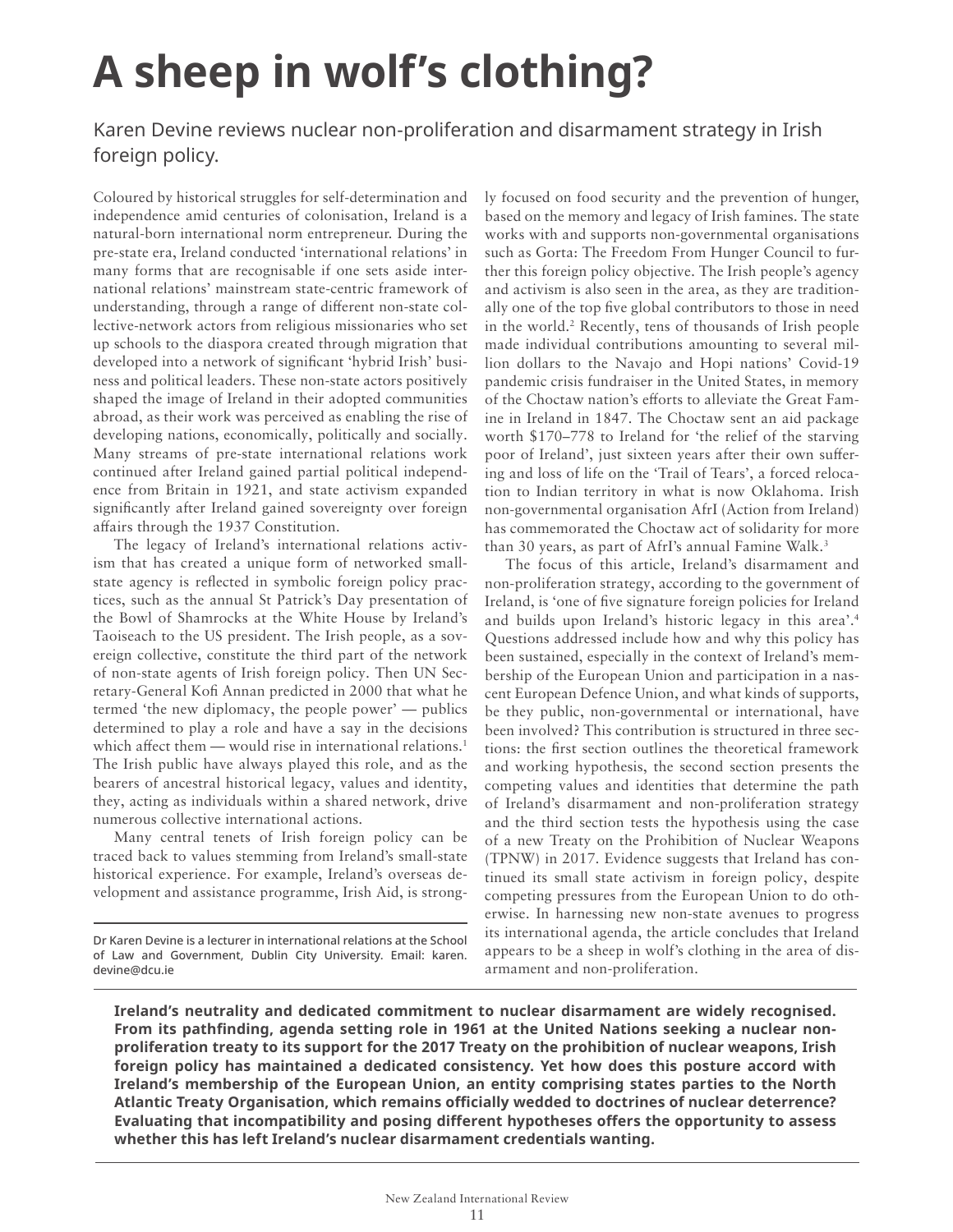## **Theoretical framework**

*Critical Social Constructivist Approach*: International relations theories differ in terms of their ontological and epistemological bases. Materialism — the view that material reality exists, regardless of perception or interpretation; that what we know is a faithful representation of 'reality out there' — informs functionalist and rational choice political theories, which are the basis, respectively, of neo-realism and neo-liberalism in international relations. The (neo)realist focus on structure is criticised because it ignores the role of human will and the notion of agency (one of the key considerations of social constructivism) in international politics. Social constructivists do not reject the notion of material structure but argue that the interpretation of material structures is cognitive/theoretical. They also conceive of behavioural regularities as theory-laden interpretations of action. Such scholars contend that social actors inform state identity and, in turn, identity shapes foreign policy.

Constructivists, particularly 'critical' constructivists, challenge realist and liberal assumptions that interests derive from material sources and argue that 'who we are' can predict 'what we want': for constructivists, identities underpin interests. And we know 'who we are', in part, by 'what we stand for' because all identities involve values and commitments, and the acquisition of identity means coming to accept these values and commitments.<sup>5</sup> The logical corollary suggests that values determine identity, from which interests are derived. Values are essentially higher order cognitions (beliefs) that determine identities and interests, and in turn, behaviour, that is, state foreign policy. In the case of Ireland, neutrality is the orientation of state foreign policy; the only white paper on foreign policy acknowledged this, saying 'the values that underlie Ireland's policy of neutrality have therefore informed almost every aspect of our foreign policy'.<sup>6</sup>

Critical social constructivists differ from convention social constructivists in factoring the role of non-governmental organisations, public opinion and other non-state actors in the formation of a state's foreign policy orientation.<sup>7</sup> Patrick Keatinge and Bill McSweeney both recognise the emergence of the Irish peace movement as a variable in shaping the concept of Irish neutrality.<sup>8</sup> McSweeney, in particular, has also strongly argued that the Irish people constitute an important agent shaping Irish foreign policy and Irish neutrality. A number of studies have established that 'the public has a reasonably stable and coherent concept of neutrality; it is a more "active" and broader concept than the Irish government's realist concept, which amounts to staying out of military alliances'.<sup>9</sup> ('Military neutrality' is a term created by governments of neutral states that sought membership of the EEC/EU as a way to agree at the EU level to the progressive framing of a common defence policy, leading to a collective EU defence and the eradication of neutrality, whilst, at the same time, telling their electorates at home that the neutrality of the state is retained.) Consistently over three decades of opinion polling, four in five Irish people support active Irish neutrality and want it to be retained.<sup>10</sup> Public opinion, along with the activism of non-governmental organisations, explains why Irish neutrality persists over time, despite realist hypotheses<sup>11</sup> of Irish neutrality's demise in the post-Cold War era.

The next section will explain the divergence between the historical trajectory of Irish foreign policy values and identities prior to EEC membership, and Irish government discourses and practices on participation in European integration in the areas of foreign policy, security and defence post-EEC/EU membership. This divergence suggests the need for a post-structuralist investigation into 'the interrelationship of power and representational practices that elevate one truth over another, that legitimate and subject one identity against another, that make, in short, one discourse matter more than the next'.<sup>12</sup>

## **Working hypothesis**

The working hypothesis suggests that government allegiance to the EU Common Security and Defence Policy (CSDP) and its identity and practices predicts the likelihood of government discourses and practices aligning with the European Union's approach to disarmament, arms control and nuclear weapons.

O Ireland's historical activism on nuclear non-proliferation and disarmament, as a constitutive element of Irish neutrality, has died away.

A critical constructivist approach evaluating both discourses and practices assumes a synergy and correlation between the two, that is, we do what we say, and we say what we do. However, if the analysis shows that there is no relationship between Irish governments' and the European Union's discourses and practices on disarmament, what are the alternatives?

- O Either nuclear disarmament strategy has entered a zone of meaningful silence in terms of discourses, and the Irish government has stopped disarmament practices, in order to avoid EU censure, indicating a decision to 'abstain'.
- O Or Ireland's values and identity continue to strongly influence a progressive strategy in the area, and the Irish government has continued to pursue disarmament initiatives in the tradition of Irish foreign policy, but has done so by harnessing alternative, autonomous, non-state agencies.

The data used to evaluate these hypotheses include the actions and discourses reflected in EU policy documents, Irish foreign policy texts (state, parliamentary and governmental), non-governmental organisation policy documents and recorded activities at the United Nations on nuclear nonproliferation and disarmament.

### **Nuclear conundrum**

Article IX.5 of the Treaty on the Non-Proliferation of Nuclear Weapons defines a nuclear-weapon state as one 'which has manufactured and exploded a nuclear weapon or other nuclear explosive device prior to 1 January 1967'.<sup>13</sup> The United Kingdom, France, Russia, the United States and China are the five official nuclear-weapon states.

There are 15,000 nuclear weapons in the world — most of them are American or Russian, with fewer numbers held by the United Kingdom, France, China, India, Pakistan and Israel. The NPT was designed to prevent the spread of nuclear weapons to other states, that is, 'horizontal' proliferation. It is held that universal adherence to full compliance of the treaty by all the parties guarantees the security of all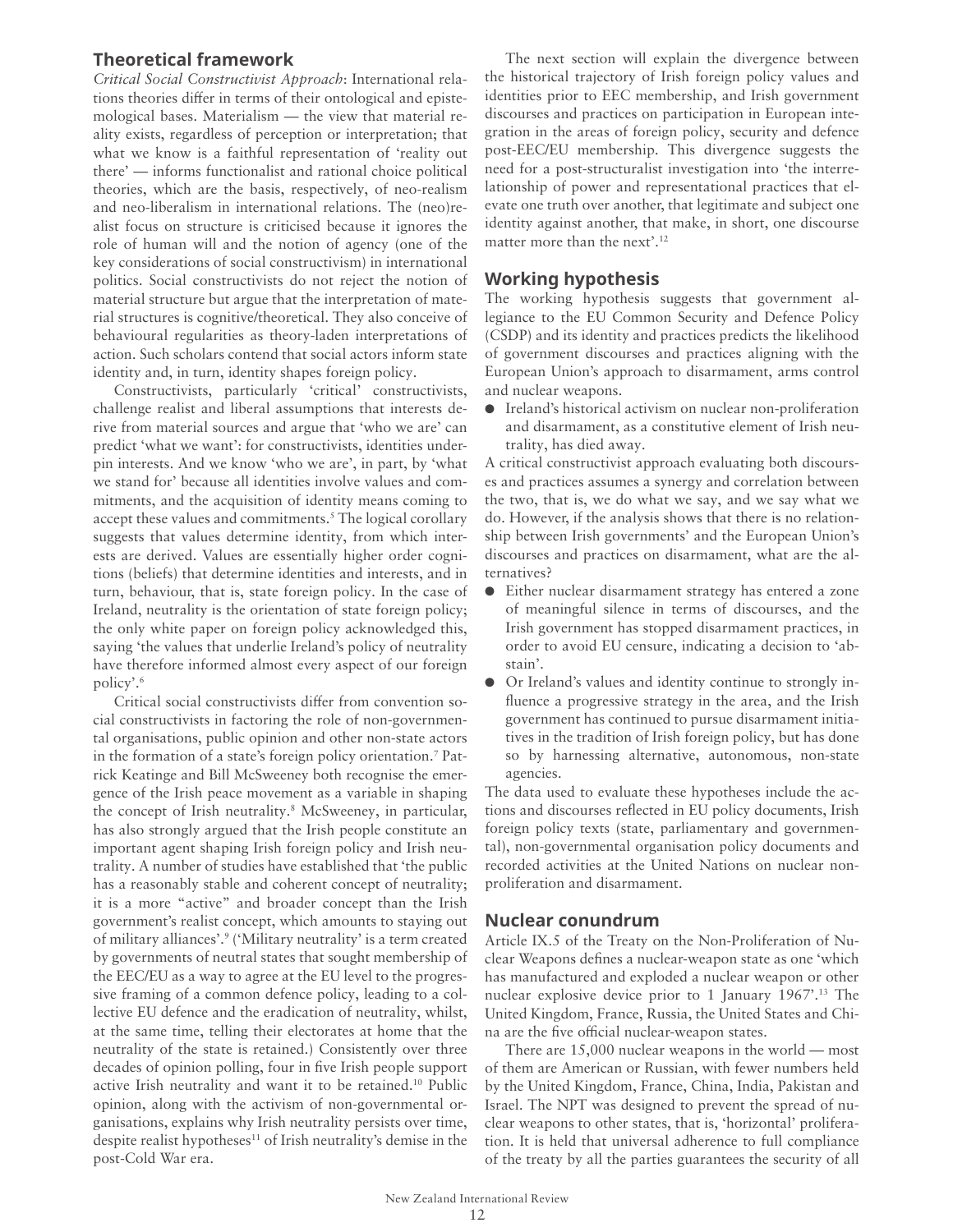member states. Promoting nuclear energy leads more states to develop technical capacities that then offer a temptation to use them for military ends. Geopolitical strategy of US foreign policy is another catalyst for the spread of nuclear technology.

The George W. Bush administration ordered the Pentagon to draft contingency plans for the use of nuclear weapons against at least seven countries, naming not only the 'axis of evil' (Iraq, Iran and North Korea) but also Russia, China, Libya and Syria, provoking other nations to develop their own arsenals. The view is common among the nuclear powers that nuclear weapons from the first wave of proliferation are tolerable, while such weapons in the hands of additional states are dangerous. None of the states of the second wave of proliferation, Israel, India and Pakistan, have signed the Nuclear Non-Proliferation Treaty.

The NPT requires the nuclear-weapon states to undertake to disarm their nuclear weapons, in return for which all other states agree to forgo nuclear weapons. All states are granted the right to nuclear energy for peaceful purposes, subject to verification. Of the three pillars, disarmament, non-proliferation and peaceful uses, *disarmament has had the least progress made*. The Comprehensive Plan of Action (JCPOA) declared that 'the NPT remains the cornerstone of the nuclear non-proliferation regime and the essential foundation for the pursuit of nuclear disarmament and peaceful uses of nuclear energy'.<sup>14</sup>

#### **Eurobomb option**

*The European Union — Nuclear-Based Foreign Policy Identity and the 'Eurobomb'*: At the Copenhagen European Summit of 14 and 15 December 1973, the nine heads of state or government introduced the concept of a European identity into EEC common foreign relations 'to play an active rôle in world affairs'. The 'Declaration on European Identity' by EEC foreign ministers on 14 December 1973

- O embodied a political goal to achieve a European Union,
- O with common attitudes, common actions (point 2),
- $\bullet$  and common positions (point 9) in the sphere of foreign policy,
- O coupled with NATO members' concept of *security as provided by the nuclear weapons of the United States*  (point 8).

These plans for a 'European Union' and the creation of a 'European identity' were intimately tied to a common foreign policy and a nuclear weapons-based common defence.<sup>15</sup>

The EEC morphed into the planned 'European Union', politically through the ratification of the Treaty on European Union in 1993 and legally through the ratification of the Lisbon Treaty in 2009. Wolfgang Schäuble declared in

Dublin in March 1995 that 'the four neutral countries in the EU — Ireland, Austria, Finland and Sweden — would have to join NATO eventually'.<sup>16</sup> The European Union had successfully hampered the attempts of three accession states — Austria, Sweden and Finland — to join the



European Union with their neutrality recognised and safeguarded, and demanded the eradication of the policy, declaring that 'The anticipated effects [of neutrality] even if they are of a political nature, can pose problems for the Union.'<sup>17</sup>

In September 1995, Wolfgang Schäuble, along with his CDU party colleague Friedbert Pflüger, suggested the Europeanisation of French and British nuclear weapons. The latter stated,

 It is imperative that the American deterrent, which we Germans have so much to be thankful for, be maintained. The Atlantic alliance remains the key protective shield for Europe. However, a second, small but effective shield could also be erected — in the form of French (and British) atomic weapons with a European function.<sup>18</sup>

The so-called 'Eurobomb' option was raised repeatedly since, most recently by leading French and German politicians.19 President Macron declared on 7 February 2020,

 Let's be clear: France's vital interests now have a European dimension. In this spirit, I would like strategic dialogue to develop with our European partners, which are ready for it, on the role played by France's nuclear deterrence in our collective security…. France will not

sign any treaty on the prohibition of nuclear weapons.<sup>20</sup> How does the 'Eurobomb' strategic culture, involving Ireland's adoption of a nuclear-backed accord as a member of the European Union, fit with her traditional foreign policy values and identities?

#### **Norm entrepreneur**

*Ireland as a Disarmament Norm Entrepreneur — Instigating the Nuclear Non-Proliferation Treaty*: Mohammed Shaker, as president of the 1985 NPT Review Conference and author of the most comprehensive history of the NPT's negotiation to date, notes that it was in response to Irish endeavours in the United Nations in the years 1958–61 that a concept of non-proliferation of nuclear weapons was laid down in a UN General Assembly resolution. This concept served as a guide to successive steps within and outside the United Nations with the intention of arresting the proliferation of nuclear weapons.<sup>21</sup>

Ireland's pioneering role in the NPT process was subsequently recognised when Minister for External Affairs Frank Aiken was invited to become the treaty's first signatory — 'we have been associated by name with it ever since'. Ireland's white paper on foreign policy recalls

 From the earliest days of our UN membership, Ireland has worked to halt the proliferation of nuclear weapons and to promote nuclear disarmament. Resolution 1665,

which was adopted unanimously by the General Assembly on 4 December 1961 was referred to as 'the Irish Resolution'. The resolution contained the essence of the Non-Proliferation Treaty (NPT)…. Successive Irish governments have advocated the complete abolition of nuclear weapons Wolfgang Schäuble *and have worked for and Frank Aiken* 

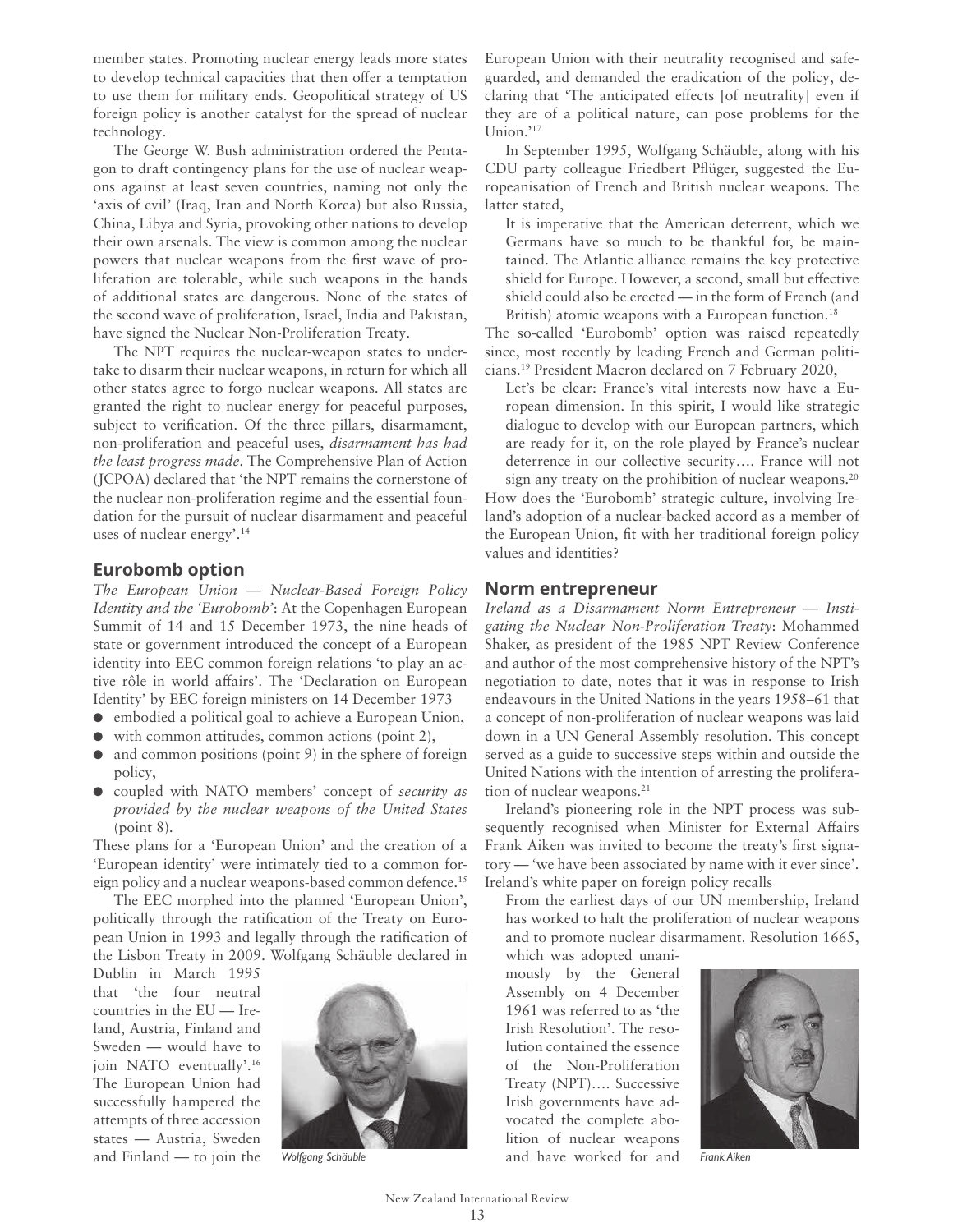encouraged concrete steps to that end.<sup>22</sup>

Ireland officially launched the New Agenda Coalition along with Brazil, Egypt, Mexico, New Zealand and South Africa in Dublin in June 1998, with a Joint Declaration Initiative designed to get agreement on thirteen practical steps towards accelerating nuclear disarmament in 2000. These steps were subsequently reaffirmed at the 2010 NPT review conference.

Yet, since the publication of the white paper, Ireland's position on nuclear weapons has become increasingly questionable, given the state's acquiescence in the development of European Union security and defence policy discourses and practices. Six Irish foreign policy reversals and four major policy shifts have occurred:

- O reformulation and redefinition of neutrality, including its dissociation from peace policy;
- $\bullet$  extension of EU political co-operation to military affairs;
- O acceptance of and participation in a Western European Union (WEU)–EU merger;
- Ireland's WEU membership and assumption of its mutual defence clause;
- O 'antonym-ing' the meaning of the concept of 'military neutrality';
- O adopting 'sharp end of peacekeeping' WEU Petersberg Tasks and NATO-led missions.

Policy shifts include:

- from commitment to the United Nations itself to a commitment to the principles of its Charter;
- O support for the Iraq War;
- meaningful silence on neutrality and replacing it with a new 'foreign policy cornerstone' of 'EU solidarity', and
- O joining Permanent Structured Cooperation (PESCO), adoption of NATO military goals through the back door of membership of PESCO.<sup>23</sup>

The CSDP is driven by France's desire to create a 'Europe Puissance' or European super-power against the 'hyper puissance' of the United States in the context of a perceived 'unipolar world' created by the end of the Cold War.<sup>24</sup> Ireland has acquiesced in all aspects of the CSDP, leading the French ambassador in Ireland to declare in 2018: 'The way we see Ireland is not as a neutral state.'25 Coupled with the fact that 'Ireland has never chosen to use the veto'26 in European Union negotiations and decision-making, expectations are that the Irish government will toe the Franco-European line with regard to nuclear disarmament.

Left-wing and independent members of the Irish Parliament are determined to remind the state of 'Ireland's role as one of the driving forces behind the nuclear non-proliferation treaty as a neutral country'.27 Currently, the state declares through the Department of Foreign Affairs' webpage titled 'Neutrality — Ireland's Policy of Neutrality', that its 'policy has been complemented by a set of values, including the protection of human rights, support for development, and **the promotion of disarmament and the elimination of weapons of mass destruction — which we see as essential complements to the** *military aspects of neutrality***'** (emphasis added).28 In this context, how does Ireland reconcile the latter discourses with the European Union's nuclear-based identity and foreign policy ambitions? The answer can be seen in the positions the European Union and Ireland took on initiatives arising out of frustration at the lack of nuclear disarmament progress among nuclear weapon states.

## **Case study**

Significantly, Ireland has progressed its work on nuclear disarmament into an outright ban on weapons, and cited Ireland's identity and past history of UN activism as a driver, stating, 'In line with long-standing foreign policy, Ireland took a lead role in the process that led to the adoption of the TPNW'.29 The TPNW provides for states to fulfil their disarmament obligations under the non-proliferation treaty, Article VI. Ireland kick-started the process by bringing forward the resolution that proposed negotiations to draft the new treaty — Taking Forward Multilateral Nuclear Disarmament Negotiations, Leading Towards their Total Elimination that was subsequently adopted at the UN General Assembly on 27 October 2016 by 123 states."30 Nearly all states that voted against the resolution were EU members, including Belgium, Bulgaria, Croatia, Czech Republic, Denmark, Estonia, France, Germany, Greece, Hungary, Italy, Latvia, Lithuania, Luxembourg, Poland, Portugal, Romania, Serbia, Slovakia, Slovenia, Spain and the United Kingdom. Only Ireland, Austria and Malta voted in favour. The Netherlands and Finland abstained.

The negotiations were successful — the Treaty on the Prohibition of Nuclear Weapons opened for signature at the United Nations in New York on 20 September 2017. Ireland's domestic legislation to ratify the TPNW, the Prohibition of Nuclear Weapons Act 2019, was signed into law on 11 December 2019.<sup>31</sup> Ireland's position could not have been more at odds with that of the European Union, subtly acknowledged by government ministers mentioning the fact that 'attempts to strengthen the disarmament provisions have traditionally been fiercely resisted, in particular by the nuclear weapons states'.32 The state continued:

 Nuclear disarmament has been a priority for Ireland from the outset of our membership of the United Nations. We are proud to have played a leadership role, together with Austria, Brazil, Mexico, Nigeria, and South Africa, in negotiating this ground-breaking treaty…. *Ireland will continue to support the work of civil society organisations including the International Campaign to Abolish Nuclear Weapons to achieve this goal*. 33

The International Campaign to Abolish Nuclear Weapons had been purposefully excluded from EU institutional debates on the issue, amid reports that NATO had pressured member-states not to sign the treaty.<sup>34</sup> When the TPNW is ratified (to date, 34 out of the required 50 states have done so), these weapons will not only be delegitimised but also stigmatised. Civil society will have a new instrument at its disposal. The European Union's failure to adopt a position on the treaty marked a turning point — Ireland had effectively become a sheep in wolf's clothing.

To address the hypothesis, evidence shows that Ireland's historical activism on nuclear non-proliferation and disarmament has *not* died away. The Irish government has continued to pursue disarmament initiatives in the tradition of Irish foreign policy and neutrality. In terms of discourses, it is the European Union, not Ireland, that has moved into a zone of meaningful silence; in terms of practices, it is the European Union that has abstained. Perhaps to avoid clashes with the European Union, the government has harnessed alternative, autonomous, non-state agencies to see their objectives through: